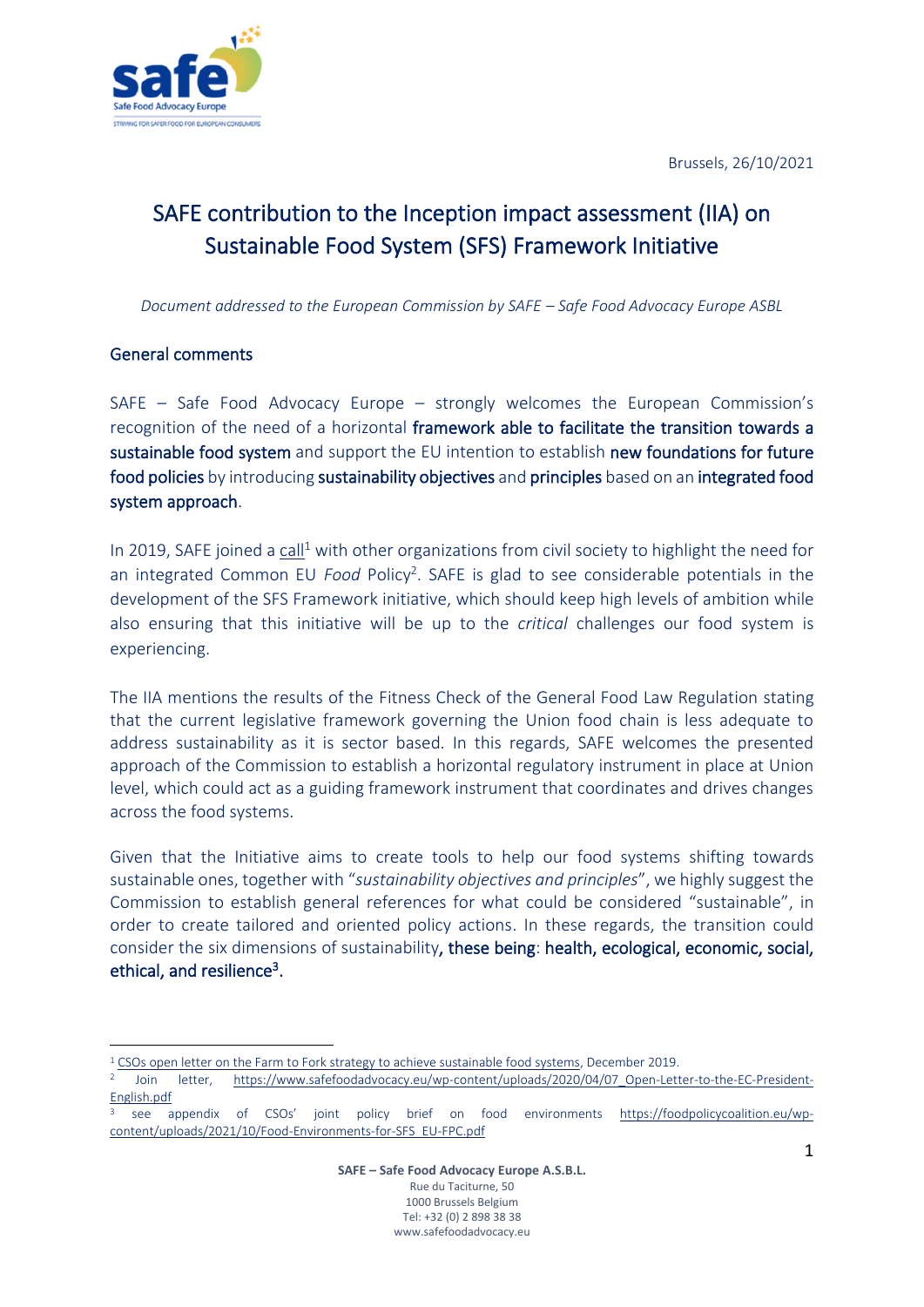

Finally, SAFE welcomesthe proposed indicative elementsthat could be considered, highlighting in particular the reference to the need to clearly define "*responsibilities of food system actors*" and the establishment of "*'push' provisions, laying down minimum requirements for food products and related operations*".

### Comments on the regulatory issues highlighted in the IIA

SAFE agrees with the regulatory issues highlighted in the Inception Impact Assessment (IIA), however, we believe that the following considerations are overlooked in the current IIA, and should therefore be further developed:

- 1. Lack of consideration for nutritional related diseases and lack of clear commitment and objectives in order to improve consumers food habits: the current Initiative does not mention specific targets to fight obesity, nor the need to structurally change the way food is also advertised. In fact, the IIA does not refer to the impact that the heavy marketing of HFSS food has on consumers food habits, missing to include fundamental actions able to help tackling the current obesity pandemic.
- 2. Too much focus on a product-based approach: the IIA pursue the proposition that the shift towards a sustainable food system will be addressed by ensuring that "*all foods placed on the EU market*" should "*increasingly become sustainable"*. This framework's focus seems inconsistent with the goal of creating new integrated food systems, as it should rather address the sustainability of the entire system, including production *and* consumption.
- 3. Attention on the sustainability assessment and on the "EU wide monitoring framework": to assess and monitor the impact of different policy options that will be led by the SFS Initiative, we encourage the Commission to design comprehensive and system-based impact assessment methodologies, providing specific indications on definitions and targets. This will help avoiding wrongful conclusions based on incomplete analyses.

#### Comment on the presented policy options

We believe that neither Option  $1 -$  mainstreaming food sustainability in existing initiatives, Option 2 – voluntary approaches, nor Option 3 – reinforcing existing legislation, can be considered as adequate or up to the goals set in the SFS Initiative.

According to SAFE, only Option  $4 - A$  new comprehensive framework legislation on the sustainability of the Union food system offers the possibility to address in a comprehensive, effective, and equitable way the multiple challenges and opportunities linked to reforming the European food system.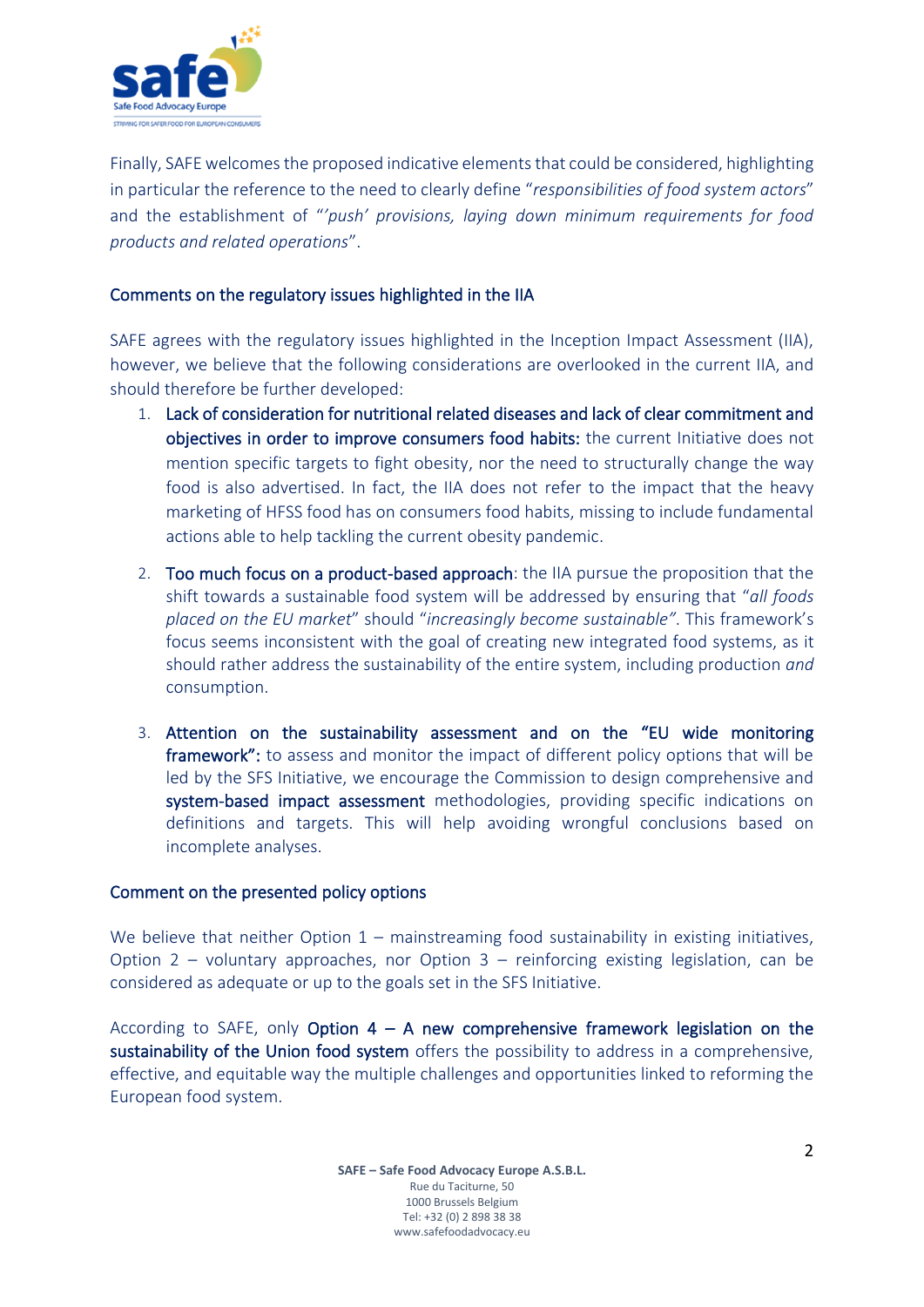

SAFE strongly highlights that any option different from Option 4 will risk falling far behind the objectives set in the Green Deal and in the Farm to Fork Strategy. As the Initiate aims to ensure a sustainable, healthy, and climate-friendly food system, any policy option that will not be able to drive a structural change and create new level playing field for food system actors will not meet nor achieve the objectives set for this new framework.

## Need to set specific targets for ensuring tailored and ambitious policy objectives

The current IIA should include setting of specific targets in order to conduct fair and coherent assessments and monitoring of the Initiative. In this regards, SAFE wants to specify the need to include the following binding targets:

- In order to meet the objectives mentioned in the IIA as to "*optimise the production, distribution and consumption of food, so as to increase resource efficiency and reduce food loss",* it will be fundamental to set both production *and* consumption targets to allow measuring progress towards healthy and sustainable diets.
- The need to set a target for reducing obesity levels of a certain percentage by 2030.
- Strong binding reduction targets (50%) for both food waste and food losses by 2030, across the whole food chain (from the farm all the way to the fork).

## The importance of fostering enabling food environments to achieve SFS initiative objectives

The food environment, in a widely used definition, refers to the "physical, economic, political and sociocultural context in which consumers engage with the food system to make their decisions about acquiring, preparing and consuming food."<sup>4</sup>

As described in a brief recently published by a coalition of CSOs on the topic, it is important to highlight that "*the 'food environment approach' recognises that the choices we make about food and the impacts they have are, to a significant degree, shaped by the contexts within which they are made. […] It recognises that the most effective and equitable way to change food behaviours is to change the structural factors that drive food choice*" 5 .

Based on such approach, the initiative will be able to ensure that both food products (foods, beverages, meals) are made sustainable and that the healthy option is the default options health and other sustainability characteristics are maximised (food-based approach); *and the a*verage dietary patterns are healthy and sustainable (systemic approach).

<sup>4</sup> HLPE (2017) Nutrition and food systems. A report by the High-Level Panel of Experts on Food Security and Nutrition of the Committee on World Food Security, Rome.

<sup>5</sup> See more in: Food [Environments & EU Food Policy. Discovering the role of food environments for sustainable food systems](https://epha.org/policy-briefing-i-discovering-the-role-of-food-environments-for-sustainable-food-systems/) (2021) *EU Food Policy Coalition.*